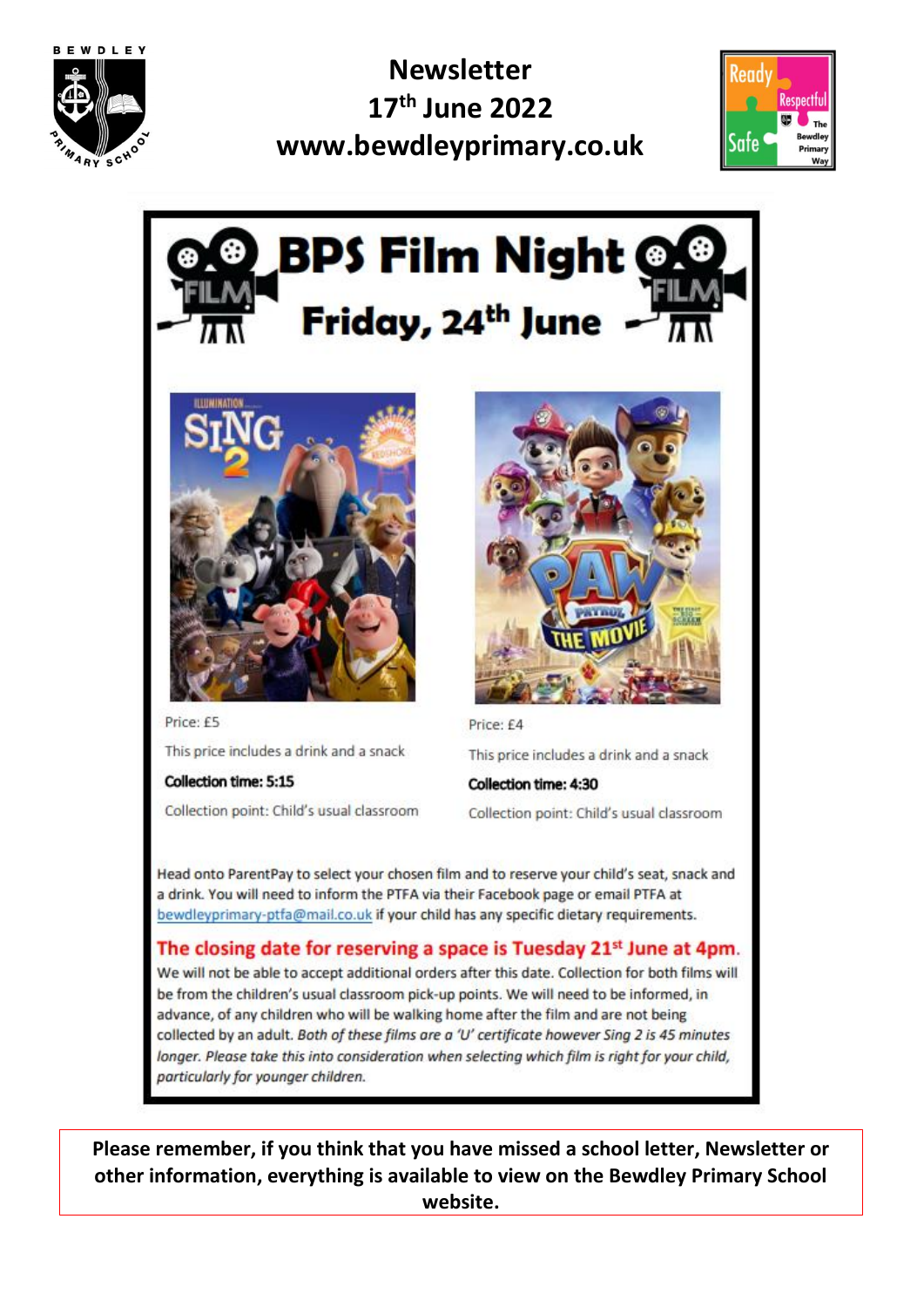#### **School Uniform, PE Kit (Including Swimming) and Forest School clothes**



We have sent out many reminders regarding our expectations for school uniform and PE kits. Here's a link to that flyer on our

website: [https://www.bewdleyprimary.co.uk/attachments/download.asp?file=2](https://www.bewdleyprimary.co.uk/attachments/download.asp?file=2959&type=pdf) [959&type=pdf](https://www.bewdleyprimary.co.uk/attachments/download.asp?file=2959&type=pdf)

If children arrive at school wearing incorrect school uniform, **they will be asked to change into uniform provided by school**. This includes PE t-shirts which are not white. We ask that any uniform that is used is then washed and returned.

From September, we will also be being more specific about the clothes worn in Forest School. However, for the moment, we ask that football shirts and t-shirts with large logos are not worn, in line with our PE kit policy.

# **Sports Day and Commonwealth Games Fortnight**

From  $11<sup>th</sup>$  -  $21<sup>st</sup>$  July, we will be celebrating the Commonwealth Games being based in Birmingham this summer! We have a wide range of events planned in school, including our annual Sports Day, which parents are invited to.

**For children in Reception upwards, Sports Day will be on Friday 15th July. 9:00 - 11:30 Reception, Year 1 and Year 2 Activities 11:45 - 12:30 Community Picnic 12:45 - 3:10 Year 3, 4, 5 and 6 Activities**

Parents and carers are welcome to join us for lunch on that day too, with their children, on the field. More specific details about the events on the day will be released closer to the date. A nursery sports day date will be announced shortly.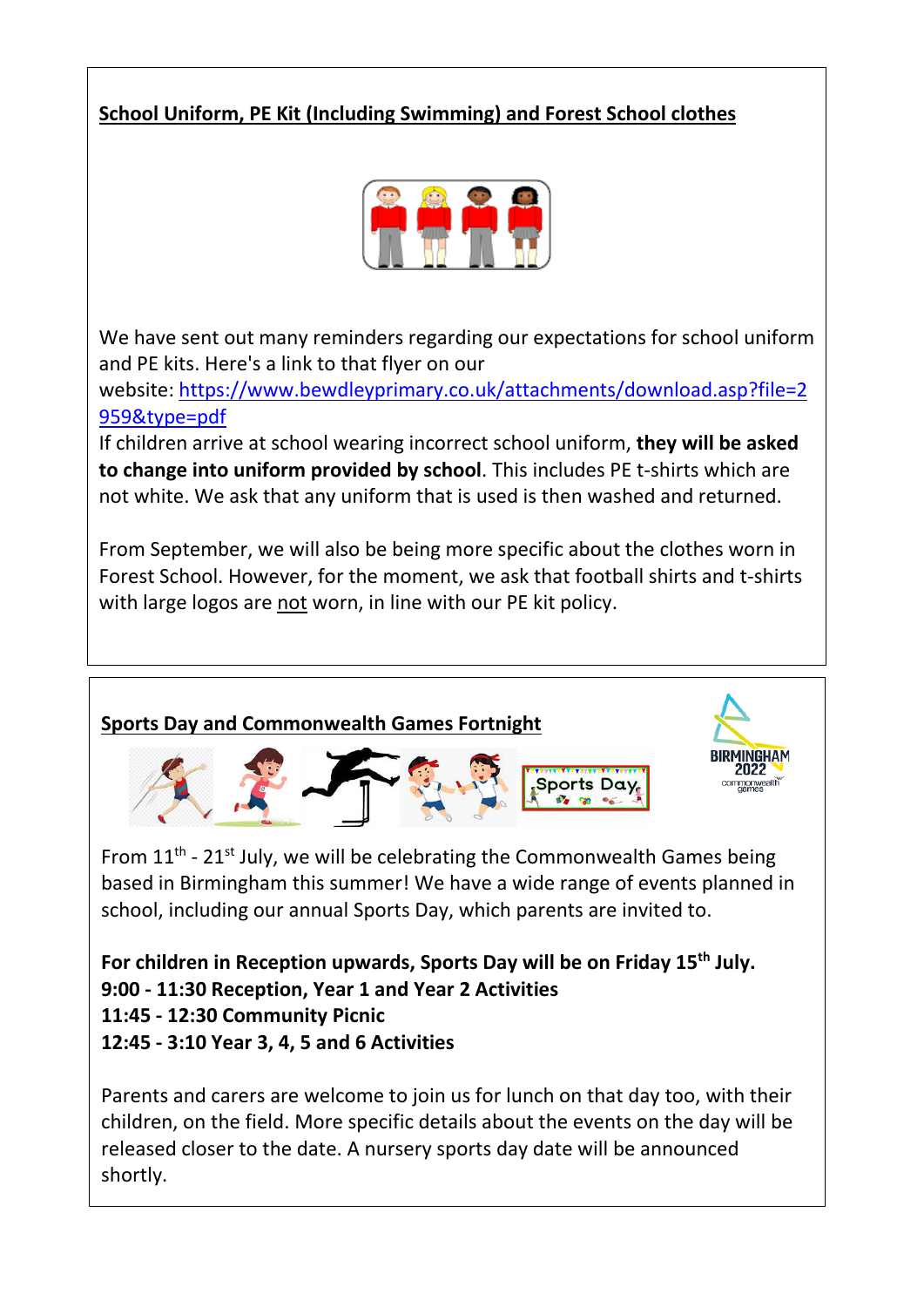

#### **Individual Photographs**

#### **Friday 1st July**

We are pleased to have Tempest Photographs coming into school to take individual portraits of the children, especially as the Reception and Nursery children have not had the opportunity for a school photo due to the pandemic.

As always can children come to school in school uniform and wearing their best smile.

Children will be able to have a photo with their siblings if they attend school. If your child's Nursery session is not usually on a Friday please bring them to school at 8.45am so they can have their picture taken and you will be able to take them home afterwards.



#### **Summer Fair - Collection at 3pm for all children** Please be aware that on Friday, 8<sup>th</sup> July, all children will be finishing school at 3pm. If children in Years 3, 4, 5 and 6 are not attending the fair, they will need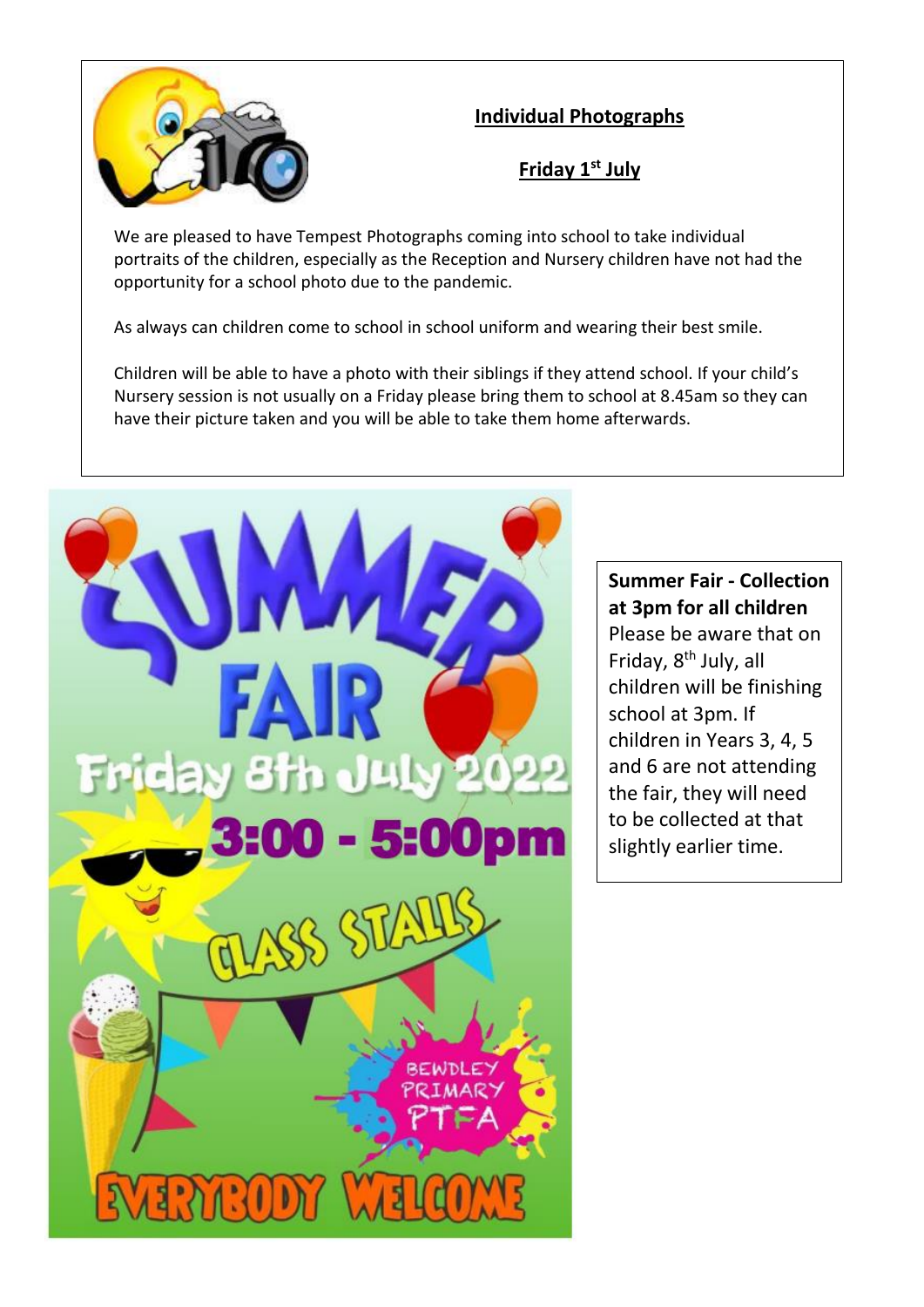Please could we remind you about the guidance with regard to Requests for Absence during term time as we have had quite a lot of children going on holiday over recent weeks. [Government policy](https://www.gov.uk/school-attendance-absence) states:

#### **When your child can miss school**

You can only allow your child to miss school if either:

- · They're too ill to go in
- · You've got advance permission from the school

#### **Holidays in term time**

You have to get permission from the Head Teacher if you want to take your child out of school during term time.

You can only do this if:

- · You make an application to the head teacher in advance (as a parent the child normally lives with)
- · There are exceptional circumstances

It is up to the Head Teacher how many days your child can be away from school if leave is granted. You can be fined for taking your child on holiday during term time without the school's permission.

It is important to note that leave can only be granted in 'exceptional circumstances' and that you need to 'make an application in advance'.

#### **Our school policy says**,

*There is no authorisation given for holidays taken in school time unless deemed to be in exceptional circumstances. Common examples are where parents are members of the armed forces or emergency services where leave is fixed, or where written evidence can be produced from employers stating that holiday leave can only be granted in term time dates. Applications for leave of absence should be made on the form obtained from the school office – this needs to be done at least 3 weeks before the holiday is due to start and holidays should not be booked until authorisation is given. Every application will be considered on its own merits. A decision will be provided in writing. The criteria used is imposed by government legislation.*

It is very unlikely that holiday request will be authorised but we still need to see the application and reasons. Unauthorised absences of more than 5 days may result in a fine being issued – this is for each parent for each child absent.

We understand that family holidays are important but would ask – particularly as children have missed so much school time over the past 2 years – that these are taken in the 13 weeks school holidays. We also sympathise with the frustration of the cost increases in school holiday periods but it is really important that children attend school on every day they are able to.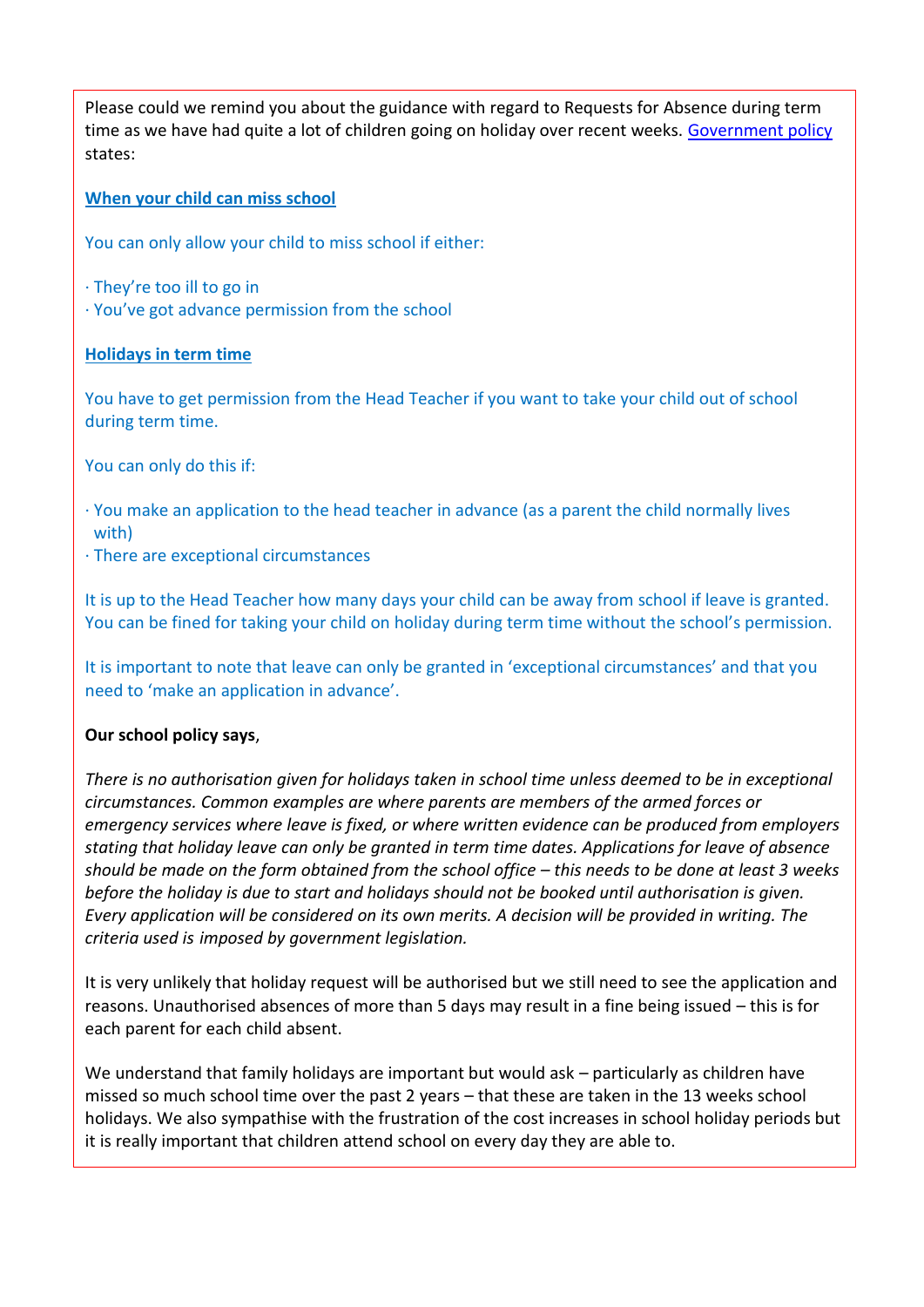

#### **Sun Protection**

We have had one or two lovely, sunny days and hopefully will get a few more before the end of the term. It is, therefore, important to remind everyone about how we can keep the children safe in the sun. This year we are lucky to have a few more sheltered areas available during playtimes and lunchtimes that children can sit in out of the sun. However, for many they love to run around during these times. In line with our **Sun Protection Policy** we would ask that parents provide a suitable hat and sunglasses for use outdoors during sunny days. Additionally, this is our guidance for sunscreen:

• The advice to parents is to apply a high protection (Factor 50/60) sunscreen to children before they leave home and that this should offer adequate protection (unless they go swimming or take showers) for the day

• Where necessary (e.g. medical conditions), parents can complete a medical form advising us of the need for their child to reapply suntan lotion during the day. Where this is the case, the sunscreen must be in a labelled bottle with your child's name and class and must be given to the class teacher on arrival. Children will be expected to apply the sunscreen themselves and will not be allowed to share sunscreen with other children. In cases where children are unable to apply their sunscreen to the necessary level of protection, signed consent must be given to school so application can then be made by a member of staff – this will be the case particularly for children in Early Years. (Appendix A in the policy). Where staff agree to do this, they will do their best to ensure appropriate coverage but cannot be held responsible for any allergic reaction or missed areas on the body

If it is a very hot day, we will also limit the children's time outside. Children have access to water throughout the school day and we will continue to encourage them to drink plenty especially on hot days.

We will talk about staying safe in the sun with the children in assembly next week.

#### Thank you for your help!



Our residential trip to Arete is fast approaching (if you just count school weeks, that is!) and we are starting to get really excited!

We will be holding a pre-residential information meeting on **Thursday 30th June at 6pm** to give you more detailed information about the trip and to give you the opportunity to ask any questions. Before this date, your child will bring home a paper copy of the forms that will need to be completed and returned to us at the meeting.

Just a reminder that the balance of the trip is due no later than Friday 15<sup>th</sup> July. Thank you to those who have already paid.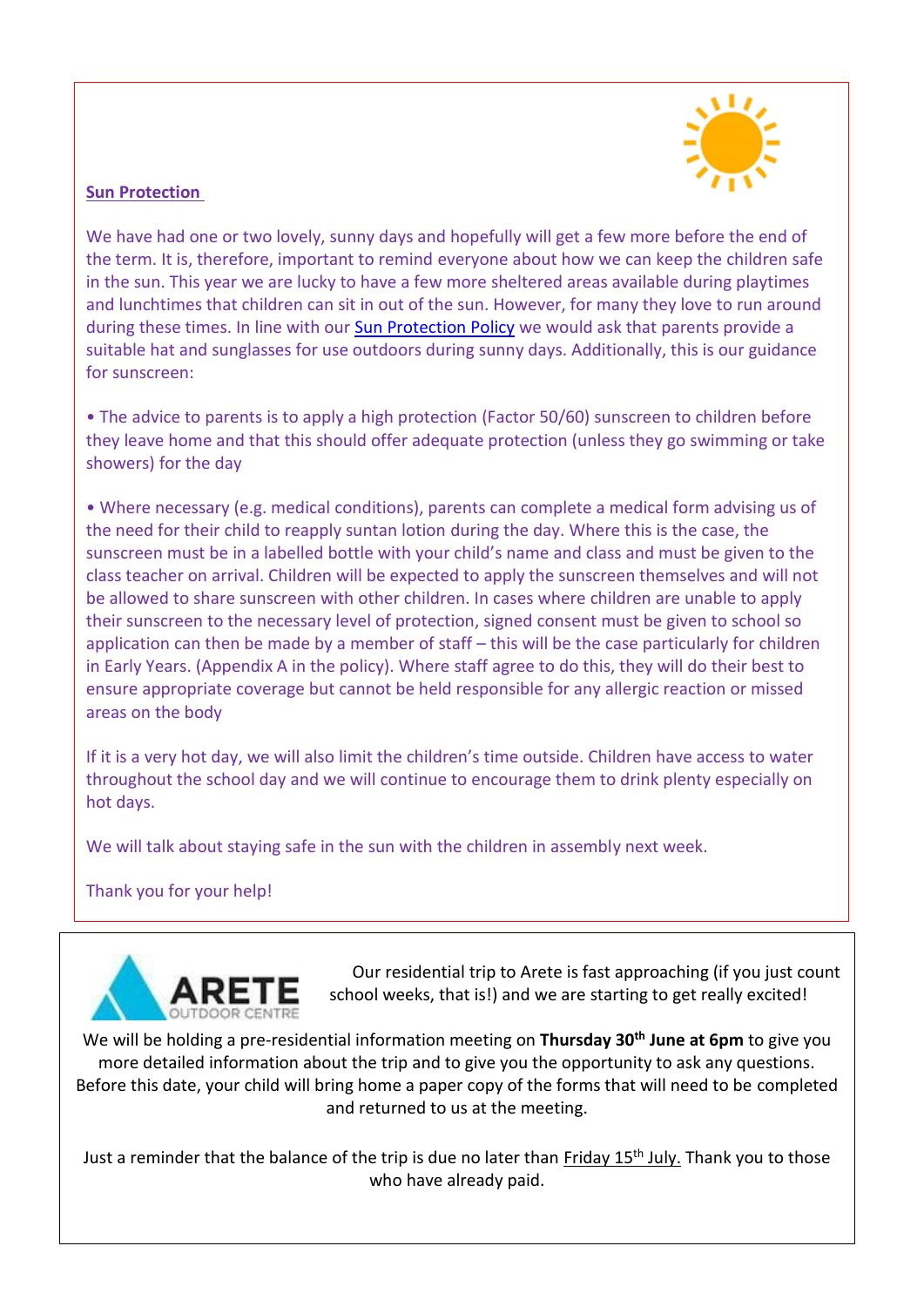#### **Dates for the Diary:**

W/C June  $27^{\text{th}}$  & W/C 4<sup>th</sup> July – Bikeability Monday 27<sup>th</sup> June – Murpurgo class trip to Bewdley Museum Tuesday  $28<sup>th</sup>$  June – Blyton class trip to Bewdley Museum Tuesday  $28<sup>th</sup>$  June – Reception and Year 6 Heights and Weight checks Thursday  $30<sup>th</sup>$  June,  $6pm -$  Arete Residential meeting Tuesday  $5<sup>th</sup>$  July – Transition Day Friday 8th July – PTFA Summer Fair Tuesday  $19<sup>th</sup>$  July – Swimming Assembly – by invitation only W/C 18th July – Commonwealth and Sports Week Wednesday  $20<sup>th</sup>$  July – Year 6 summer production



Fancy a career with Bewdley Primary?

We currently have a vacancy with Bewdley Primary, for a Family Support Worker.

If you would like further information, please refer to the website





**Elmer's Pre-school Nursery**



**Calendar** 

**September 2022 intake**

Will your child be 3 on or before 31st August 2022?

Applications for places at our Elmer's Pre-school nursery can be found on our website, alternatively please contact Mrs Jones (Nursery Administrator) at [nursery@bewdleyprimary.worcs.sch.uk](mailto:nursery@bewdleyprimary.worcs.sch.uk) who can provide you with a copy.

More information about our Elmer's Pre-school nursery can be found on our website. www.bewdleyprimary.co.uk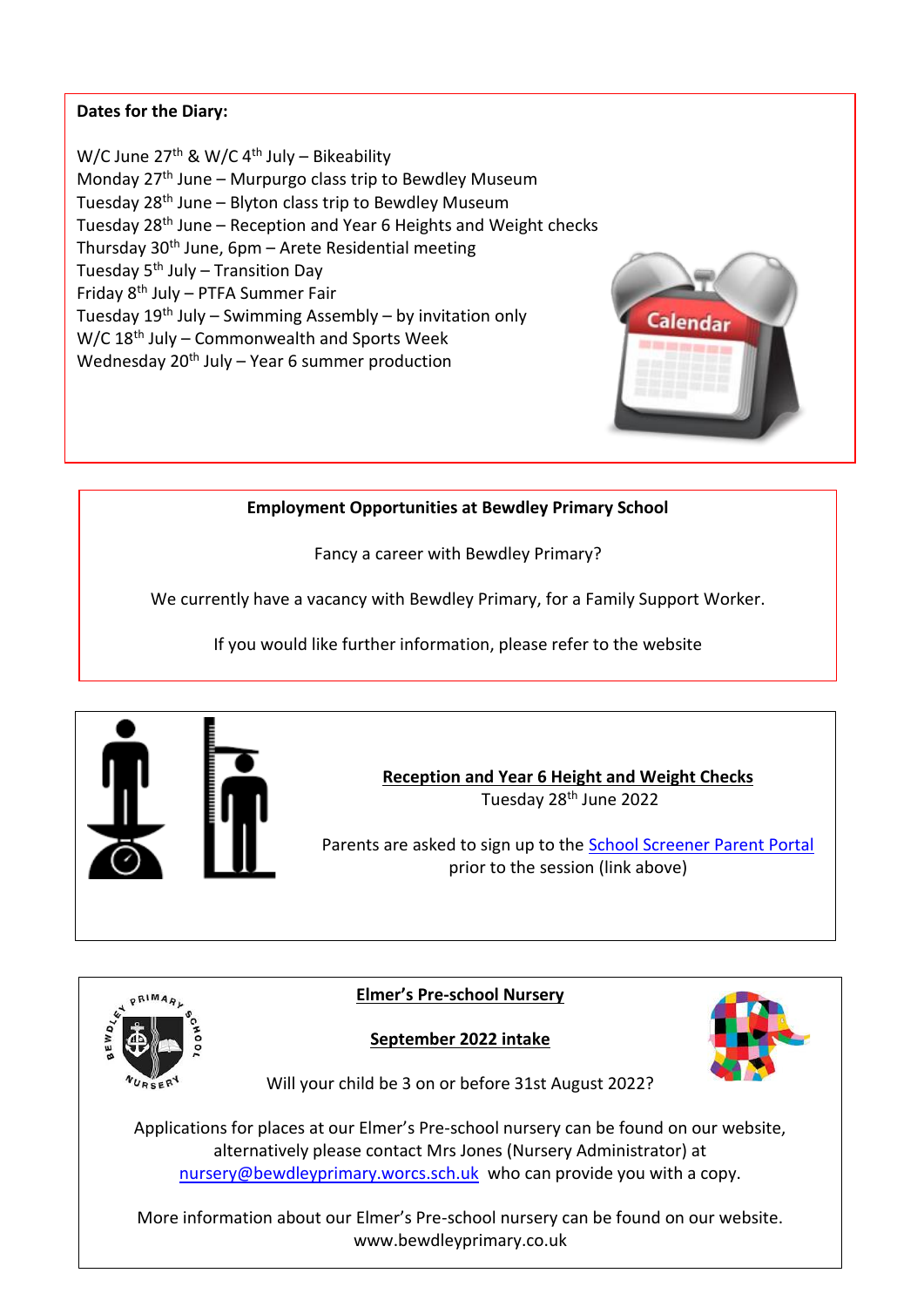#### The final round - Round 3

| 8th June - 15th June 2022 07:00 - 20:00<br>$\mathbf{\Psi}$ Dahi<br>137<br><b>Bond</b>       |
|---------------------------------------------------------------------------------------------|
| June - 15th June 2022 07:00 - 20:00<br><b>P</b> Potter<br>89<br><b>Milne</b><br>11          |
| <sup>9th</sup> June - 15th June 2022 07:00 - 20:00<br>544 Morpurgo<br><b>P</b> Lewis<br>262 |
| 8th June - 15th June 2022 07:00 - 20:00<br><b>P</b> Rowling<br>91<br><b>Blyton</b><br>62    |

|          | Games won | <b>Total points</b> |
|----------|-----------|---------------------|
| Bond     |           | 33                  |
| Milne    |           | 37                  |
| Potter   |           | 378                 |
| Dahl     |           | 559                 |
| Morpurgo |           | 1148                |
| Blyton   |           | 889                 |
| Lewis    |           | 971                 |
| Rowling  |           | 951                 |

Y2/3 winner-Dahl

Y4/5 winner-Rowling

A special mention to Lewis who really aced the final round!

A very special mention to Morpurgo who scored brilliantly in each battle and are the only class to have scored over 1000!

WELL DONE TO EVERYONE WHO PLAYED!